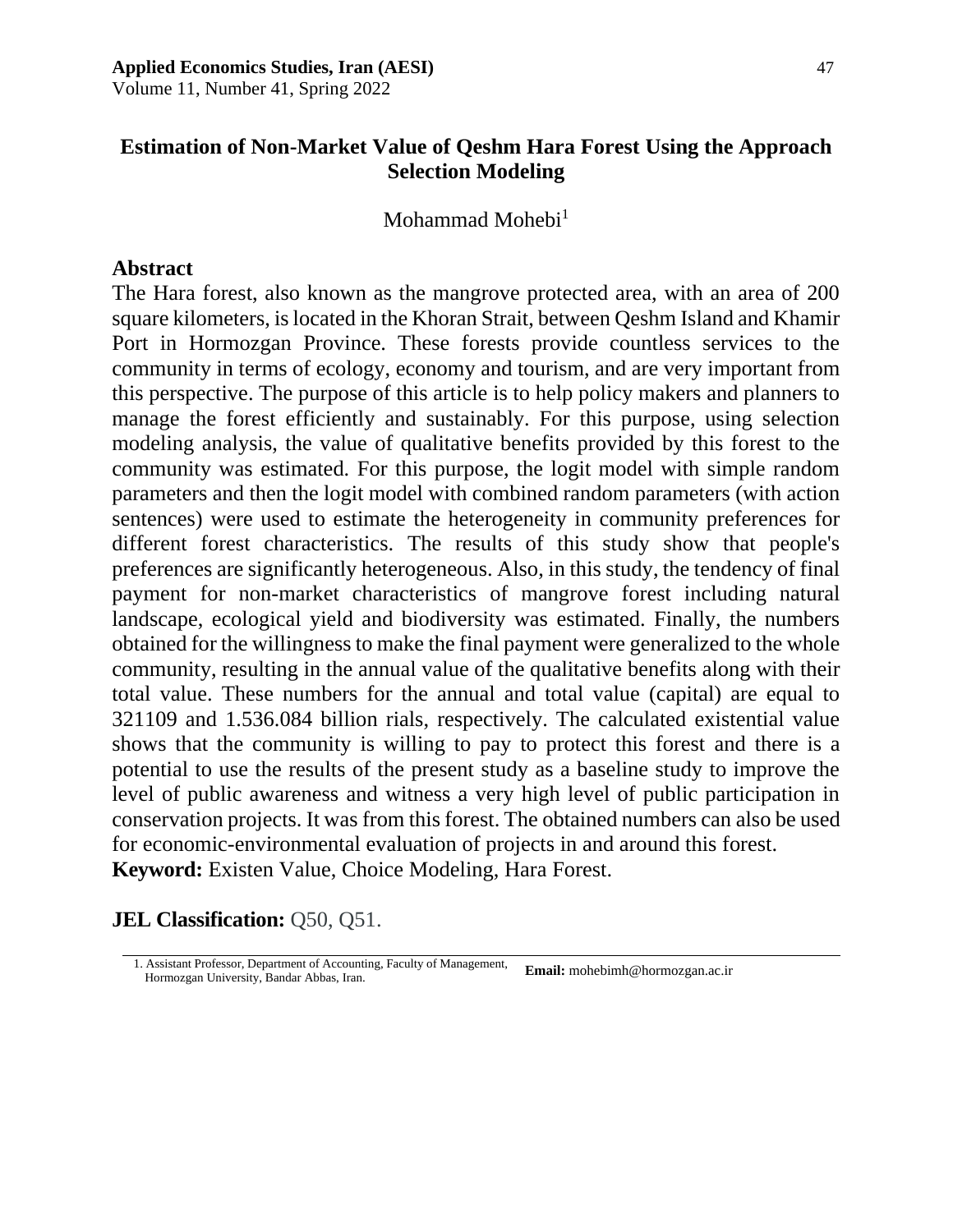Volume 11, Number 41, Spring 2022

# **1. Introduction**

Qeshm Hara forests are of special importance as one of the most important biological centers for migratory waterfowl and marine fish in southern Iran. There are currently a variety of laws to protect natural habitats, all of which seek to prevent the destruction of these areas. According to the author's research, no comprehensive study on the economic valuation of hara forests is available, and studies have generally focused on the tourism aspect of these forests. Also, the value of nonmarket interests of these forests has been neglected in most previous experimental studies. The consequence of this will be a lack of sufficient information available to policymakers, which in turn can lead to the implementation of incorrect policies and inefficient management in the protection of these forests. The present study is also methodologically different from previous studies. From the perspective of the choice modeling method.



**Figure 1: Spatial location of mangrove forest and research area**

# **2. Purpose**

In order to increase the accuracy of the results, two models were estimated separately for the data type; A model for indirect users (first group) and a model for extracting potential and non-existent or existential value (second group). Of course, in the stage of generalizing the results of the second model to the whole society, potential and non-existent (existential) values will be separated from each other. Using two models for these two groups will lead to more accurate and reliable results (Montazer Hojjat and Mansouri, 2020).

In order to improve the results, socio-economic characteristics of individuals including age, distance from the place of residence to the forest, education and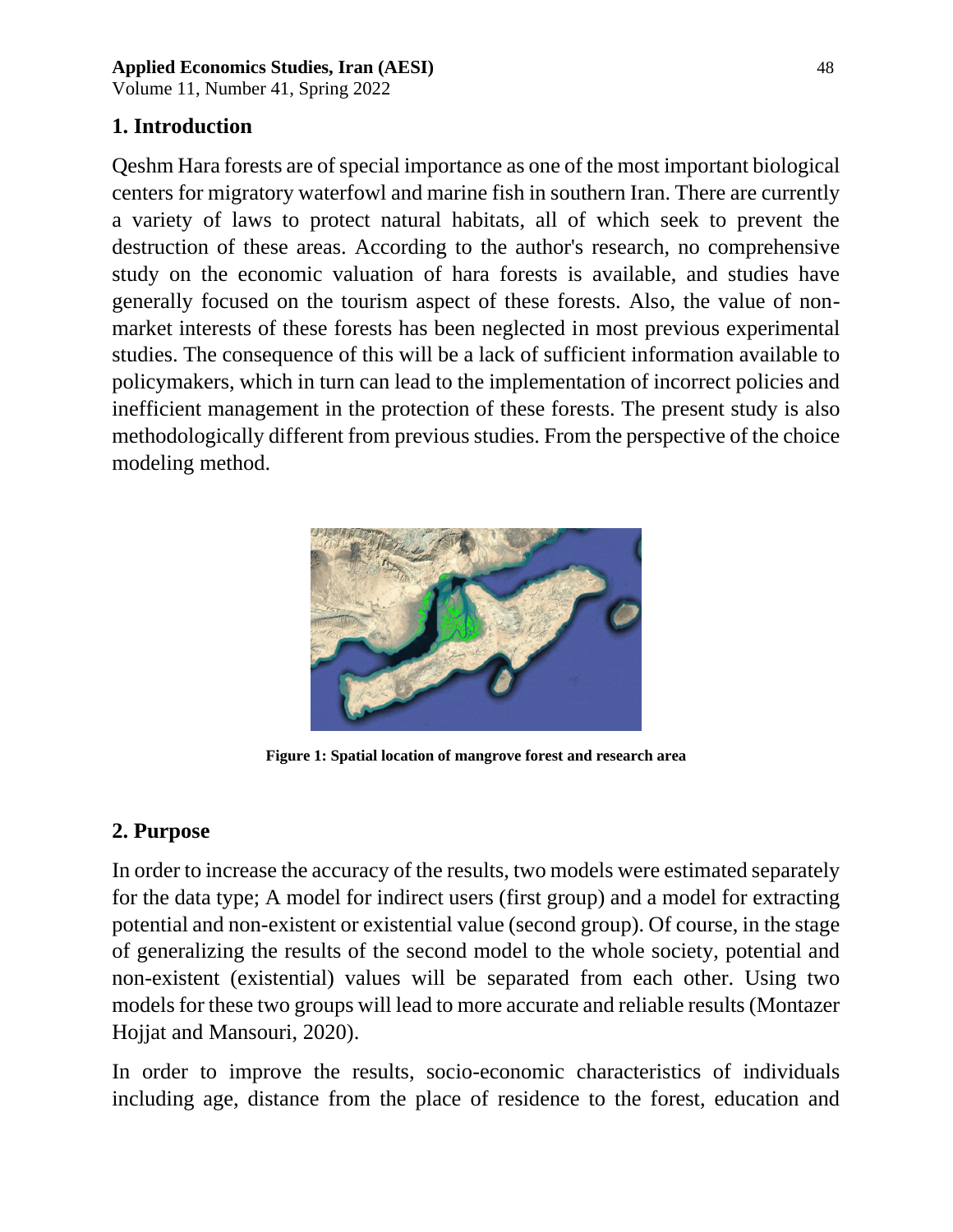Volume 11, Number 41, Spring 2022

gender were used in the model. The introduction of socio-economic characteristics increases the accuracy of the selected models (McConnell and Tsang, 2000, 325; Rolf et al., 2000, 291; Kafashi et al., 2012, 155; Montazer Hojjat and Mansouri, 2020, 79).

# **3. Method**

Choice modeling method has been used to extract the value of non-market benefits of hara forests. In this way, people's preferences are modeled. In modeling people's preferences, individual I desirability for the  $m(U_{im})$  scenario is a function of forest characteristics  $(X_n)$ , conservation cost C, and socioeconomic characteristics of S respondents (Newman and Swallow, 2012). Therefore, the individual utility function is defined as follows:

 $U_{im} = U(X_m, C_m, S_i) = V(X_m, C_m, S_i) + \varepsilon_{im}$  (1)

Where  $X_n$  is the vector of n scenarios (N, Z and T); V(0) Is the non-random component of utility and εim is the random component that reflects the difference between the random utility  $U_{im}$  and the non-random component of  $V_{im}$ . Each respondent compares the three scenarios (N, Z, and T) presented and selects the scenario that maximizes utility.

The random parameter logit model (RPL), which is a generalization of the polynomial logit model, is used in this study. Therefore, the stochastic utility function (1) is modeled as follows:

$$
U_{im} = \beta_x X_m + \beta_c C + \beta_s S_i \tag{2}
$$

The coefficients of this model are estimated by the maximum likelihood method, and if U (0) Is linear, the coefficients  $X_\beta$  and  $c_\beta$  will show the final desirability of the X and money properties, respectively.

Final payout ratio (MWTP) is obtained by dividing the coefficient of each feature by the price coefficient as follows:

$$
MWTP = \beta_x / \beta_c \tag{3}
$$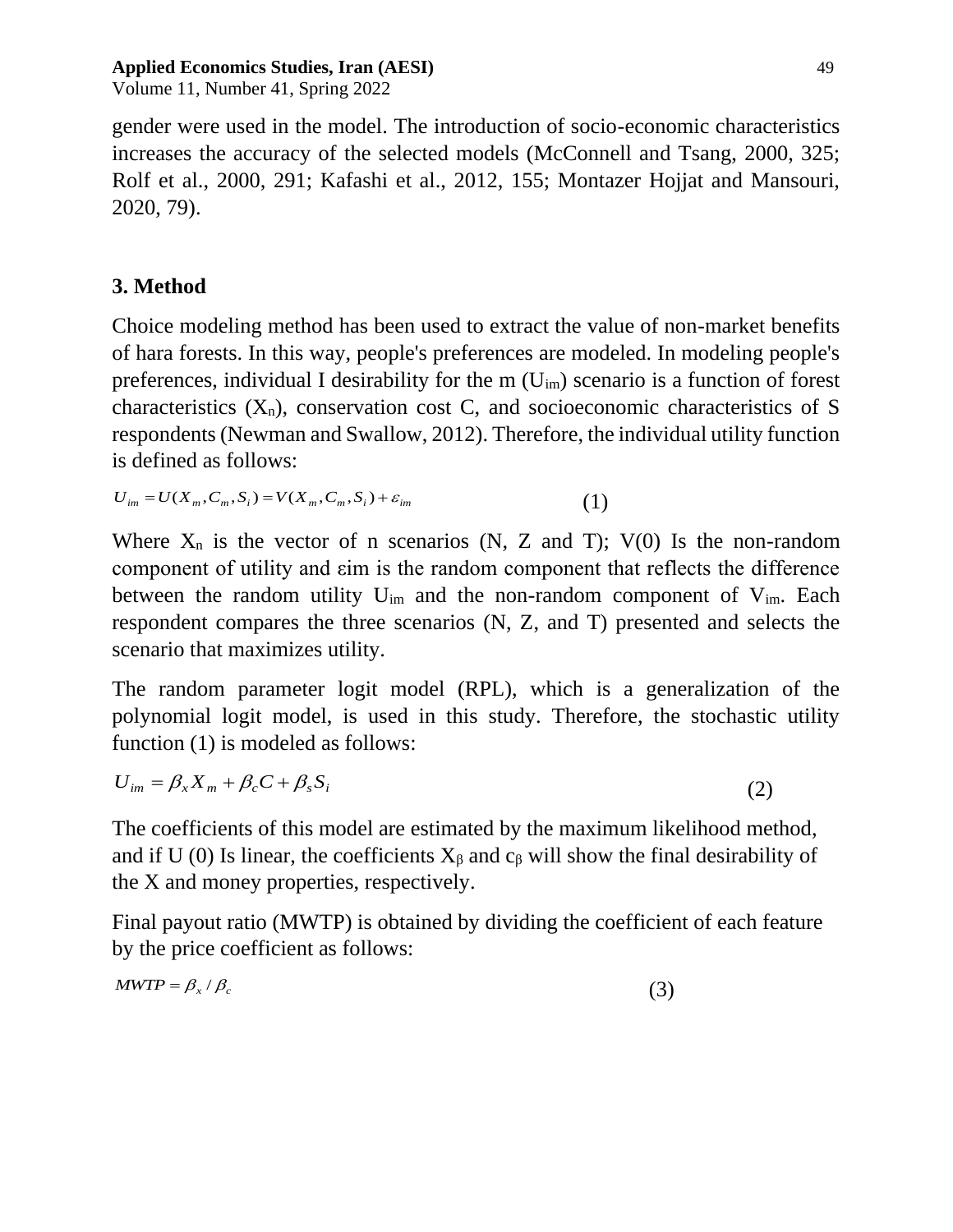Volume 11, Number 41, Spring 2022

### **4. Findings**

In order to increase the accuracy of the results, two models were estimated separately for the data type; A model for indirect users (first group) and a model for extracting potential and non-existent or existential value (second group). Of course, in the stage of generalizing the results of the second model to the whole society, potential and non-existent (existential) values will be separated from each other. Using two models for these two groups will lead to more accurate and reliable results (Montazer Hojjat and Mansouri, 2020).

In order to improve the results, socio-economic characteristics of individuals including age, distance from the place of residence to the forest, education and gender were used in the model. The introduction of socio-economic characteristics increases the accuracy of the selected models (McConnell and Tsang, 2000, 325; Rolf et al., 2000, 291; Kafashi et al., 2012, 155; Montazer Hojjat and Mansouri, 2020, 79).

Table 1 shows the results of estimating the RPL model in two simple modes with action statements for direct and indirect users.

| Non-user (second group) |                | users (first group) |             | Forest           |
|-------------------------|----------------|---------------------|-------------|------------------|
| <b>Action Model</b>     | Simple Model   | <b>Action Model</b> | Simple      | Characteristics  |
|                         |                |                     | Model       |                  |
| $-0.00000534***$        | $-0.0000682**$ | $-0.00001*$         | $-0.000021$ | <b>PRICE</b>     |
| $0.615***$              | 0.213          | $0.111**$           | 0.212       | A <sub>3</sub>   |
| $0.668*$                | $-0.221$       | $0.413**$           | 0.742       | B <sub>3</sub>   |
| $0.792**$               | $0.489*$       | $0.521**$           | $0.618*$    | C <sub>3</sub>   |
| $0.497**$               |                | 0.231               |             | <b>B3GEN</b>     |
| $0.043**$               |                | $0.721**$           |             | <b>A3EDU</b>     |
| $-0.001*$               |                | $-0.602**$          |             | <b>B3DIS</b>     |
| $-708.79$               | $-744.157$     | $-602.48$           | -731.024    | Log-likelihood   |
|                         |                |                     |             |                  |
| 65.00***                | $27.27***$     | $20.49**$           | $60.57***$  | Likelihood ratio |

**Table 1**. Results of estimating a simple and actionable RPL model

Based on the results of Table (1), the tendency for final payment was derived from dividing the coefficients of forest characteristics by the cost coefficient in the model with action variables. The results are reported in Table (2).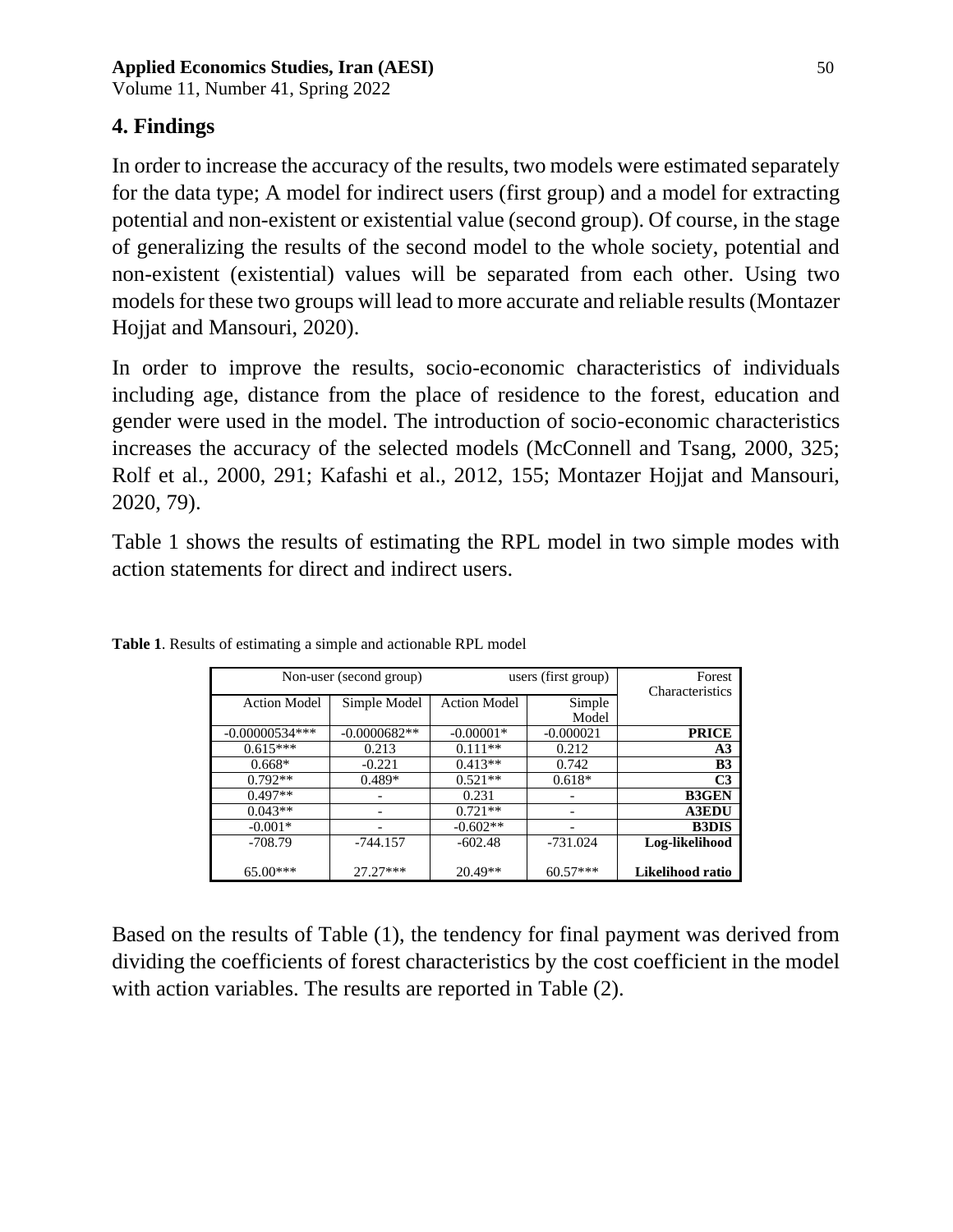Volume 11, Number 41, Spring 2022

| Non-user (second group) | Indirect users (first group) | Characteristics |
|-------------------------|------------------------------|-----------------|
| 115168                  | 1100                         | A3              |
| 125093                  | 41300                        | B3              |
| 148314                  | 52100                        |                 |

**Table 2. Willingness to make the final payment (Rials per month)**

Demonstrates a willingness to pay the final exchange between money and forest property assuming other conditions are stable. In other words, it shows the final rate of substitution between forest characteristics and the cost variable.

The population with unused forest services was divided into two groups living in Hormozgan province and outside the province. The population of each category along with the relevant calculations is presented in Table (3).

| <b>Outside the province</b> | <b>Inside the</b><br>province |                                                                                             |
|-----------------------------|-------------------------------|---------------------------------------------------------------------------------------------|
| 84                          | 10                            | Percentage of people who do not intend to see the forest                                    |
| 65.645.878                  | 62.850                        | Number of people who do not want to see the forest                                          |
| 306100                      | 293                           | Value of unused services in each category (billion Rials)                                   |
| 306.393                     |                               | Annual Rial value of total unused services in terms of billion<br>Rials (existential value) |
| 2.785                       |                               | Annual dollar value of total unused services in billion<br>dollars                          |

**Table 3. Annual unused value of forest (Rials)**

The annual value and total capital of the mangrove forest are presented in Table (4) from the sum of the numbers obtained for indirect and potential use services along with non-utilization services and the results.

**Table 4. Value of total capital and annual value of benefits of Qeshm Hara forest (numbers in billion)**

| Money            |                   | Yearly           |                   | <b>Services</b>              |
|------------------|-------------------|------------------|-------------------|------------------------------|
| <b>USD</b> value | <b>Rial value</b> | <b>USD</b> value | <b>Rial value</b> |                              |
| 0.444            | 48902             | 0.109            | 12079             | Benefits of indirect<br>11CQ |
| 2.242            | 246724            | 0.554            | 60941             | Potential benefits           |
| 11.27            | 1240458           | 2.875            | 306393            | Unused benefits              |
| 13.956           | 1.536.084         | 2.919            | 321109            | Total for the whole          |
| 0.001            | 167               | 0.0003           | 34                | Value per hectare            |

Considering that not all non-market benefits of mangrove forest are included in the calculation of GDP of Hormozgan province, in order to calculate the share of these benefits in GDP, first their annual value was added to the province's GDP and then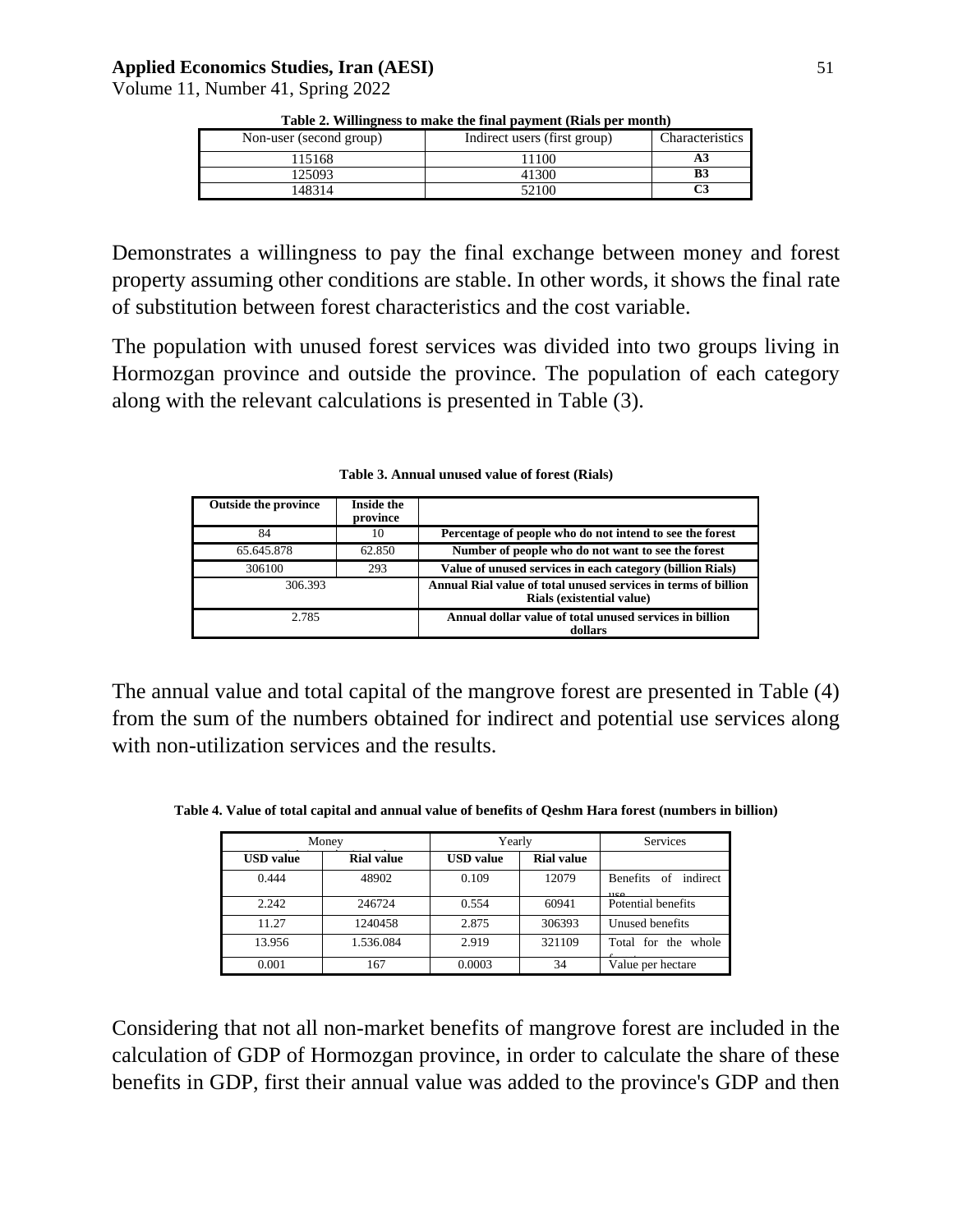Volume 11, Number 41, Spring 2022

the share of these benefits was calculated. The final number was calculated as follows: **1536084÷123432662=0.00231**

# **5. Conclusions and policy recommendations**

Based on the results of this study, the economic value of the qualitative benefits of mangrove forest was estimated at 1,536.084 billion Rials. The numbers obtained from this study can be used as a basis for analyzing the cost-benefit of projects before implementation in the area of these forests, as well as for obtaining rents or fines from projects that have already been implemented in the area of this forest.

The share of hara forest in the province's GDP (0.00231) shows that despite the lack of budget for the protection of this forest, it plays a significant role in the province's economy. Naturally, by calculating the value of the market interests of this forest, which are considered in the province's GDP, its share in the province's production will increase, and as a result, the importance of this forest will be more clear to policymakers and can be a starting point for allocating conservation budgets.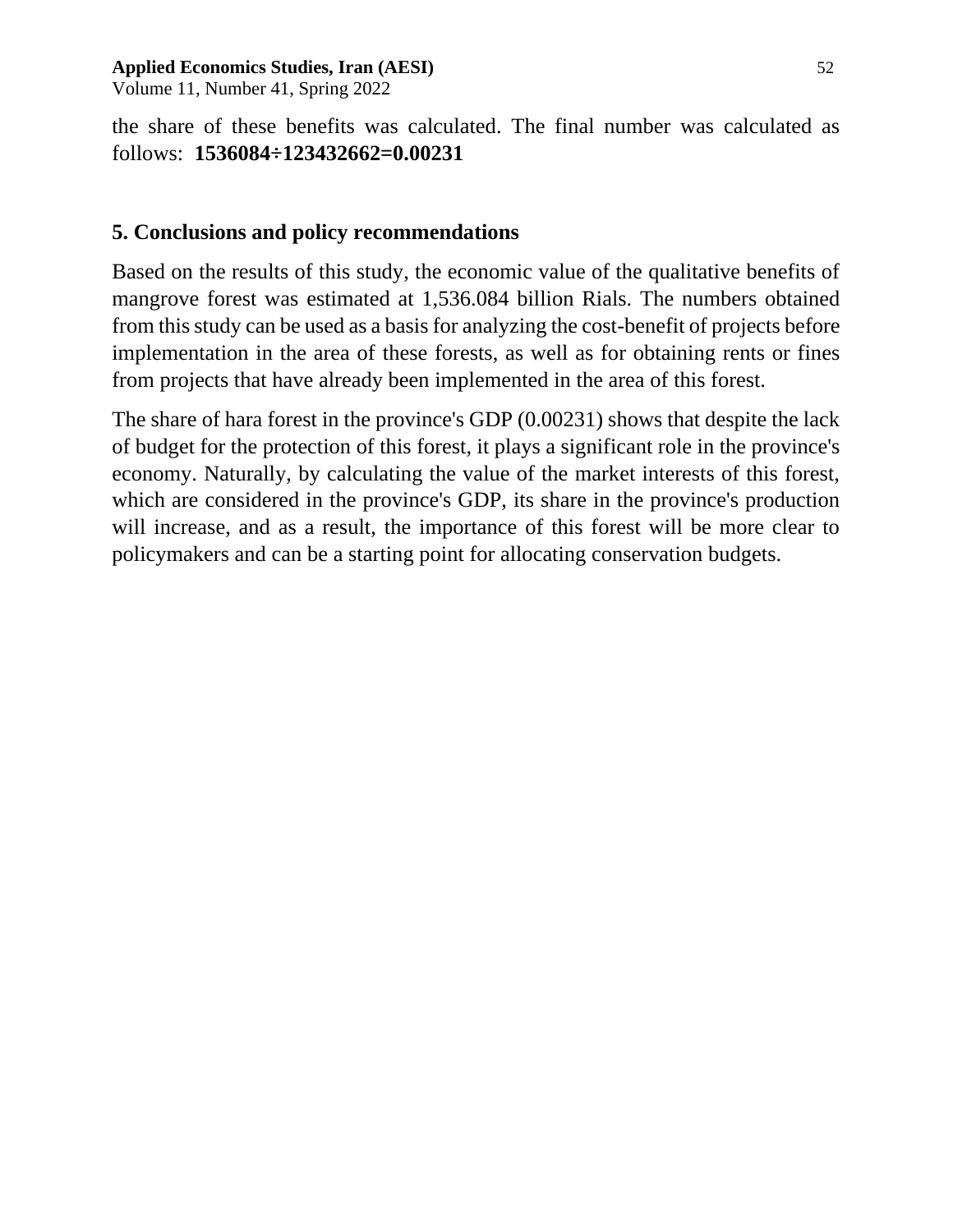Volume 11, Number 41, Spring 2022

### **References**

- Birol, E.; Karousakis, K. & Koundouri, P., (2006). "Using choice experiment to account for reference heterogeneity in wetland attributes: the case of Cheimaditita wetland in Greece". *Ecological Economics*, No. 60, Pp: 145–156 .
- Cui, L. J.; Pang, B.L.; Li, W.; Ma, M. Y.; Sun, B. D. & Zhang, Y. Q., (2016). *Ecosystem services value in zhalong wetland Acta Ecol*. No. 36, Pp:1–10.
- Dehghani, M.; Farshchi, P.; Danehkar, A. & Karami, M. (1389). "Valuation of Mancro Forest Resorts in the Mangrove Protected Area by Travel Cost". *Journal of Wood and Forest Science and Technology Research*, No. 17 (1), Pp: 33-48. (In Persian)
- Ismaili, A. & Peron, S. (1389). "Estimation of market value of mangrove forest in Qeshm protected area". *Agricultural Economics (Economics and Agriculture)*, No. 4 (2), Pp. 131-147, (In Persian).
- Ismaili, A. & Peron, S. (1389). "Estimation of non-market value of mangrove forest in Hormozgan province". *Agricultural Economics (Economics and Agriculture)*, No. 24 (12) pp. 168-162, (In Persian).
- Jenkins, A. W.; Murray, B. C.; Kramer, R. A. & Faulkner, S. P., (2010). "Valuing ecosystem services from wetlands restoration in the Mississippi Alluvial Valley". *Ecological Economics*, No. 69, Pp: 1051–1061.
- Kaffashi, K.; Shamsudin, M.; Radam, A.; Yacob, M.; Rahim, K. & Yazid, M., (2012). "Economic valuation and conservation: Do people vote for better preservation of Shadegan International Wetland?". *Biological Conservation*, No. 150, Pp: 150-158.
- Koohgardi, I. (2011). "*An Overview of Mangrove Forests in Iran, Regional Conference on Forests and Environment Ensuring Sustainable Development*. Bushehr Islamic Azad University, Bushehr Branch, https://www.civilica.com/Paper-RCFESSD01, (In Persian).
- Lancaster, A., (1966). "New approach to consumer theory". *Journal of Political Economy,* No. 74, Pp: 132–157 .
- Mashayekhi, Z.; Sharzei, G.; Danehkar, A. & Majid, V. (1397). "Application of selection test method in estimating the economic value of Qeshm mangrove forests". *Environmental Sciences*, No. 16(1), Pp: 69-88, (In Persian).
- McConnell, K. & Tseng, W., (2000). "Some preliminary evidence on sampling of alternatives with the random parameter's logit". *Marine Resource Economics,* No. 14(4), Pp: 317–332.
- McFadden, D., (1974). *Conditional logit analysis of qualitative choice behavior.* In: Zarembka, P. (Ed.), Frontiers in Econometrics, New York, Academic Press.
- Mitchell, R. C. & Carson, R. T., (1989). *Using surveys to value public goods: the contingent valuation method.* Resource for the Future, Washington, DC.
- Montazer-Hojat A. H. & Mansouri, B., (2020). "Valuing of the Benefits of Endangered Miangaran Wetland". *International Journal of Ecological Economics and Statitstics,* No. 41(2), Pp: 71-84.
- Montazerhojat, A. & Mansouri, B. (1393). "Evaluation of services used in Shadegan wetland". *Quantitative Economics Quarterly*, No. 11(5), Pp. 18-32, (In Persian).
- Montazerhojat, A. & Mansouri, B. (2015). "Economic Valuation of Environmental Benefits: A Case Study of Bamadj Wetland". *Iranian Journal of Applied Economic Studies*, No. 5(181), Pp. 1-27, (In Persian).
- Newell Laurie, W. & Swallow Stephen, K., (2013). "Real-payment choice experiments: Valuing forested wetlands and spatial attributes within a landscape context". *Ecological Economics*, No. 92, Pp: 37-47.
- Pouran, R.; Raghfar, H.; Qasemi, A. & Bazazan, F. (1396). "Calculation of economic value of virtual water with the approach of maximizing irrigation water efficiency". *Iranian Journal of Applied Economic Studies*, No. 6(21), Pp: 189-212, (In Persian).
- Ramsar Convention Bureau (1971). *Appendix 7, Ramsar Wetland Definition, Classification and Criteria for Internationally Important Wetlands.* Ramsar Bareo, Iran .